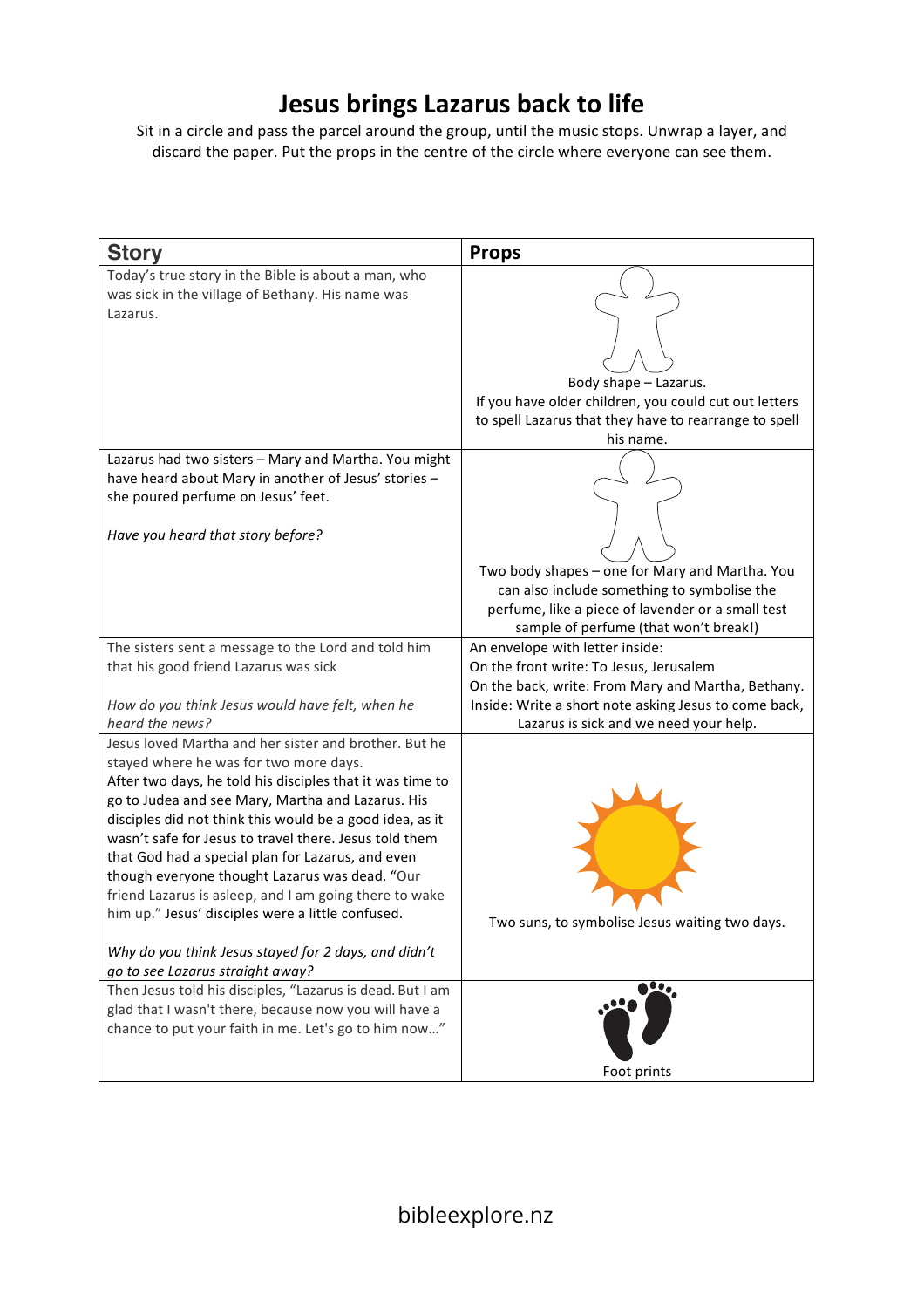| Jesus and his disciples walked the 3km to Bethany,<br>and found that Lazarus had already been in the tomb<br>four days. Many people had come from the city to<br>comfort Martha and Mary because their brother had<br>died.                                                                                                                                                                                                                                                                                                                                                                                                                                                                                                                                                                                                                               | A picture of the tomb                                 |
|-----------------------------------------------------------------------------------------------------------------------------------------------------------------------------------------------------------------------------------------------------------------------------------------------------------------------------------------------------------------------------------------------------------------------------------------------------------------------------------------------------------------------------------------------------------------------------------------------------------------------------------------------------------------------------------------------------------------------------------------------------------------------------------------------------------------------------------------------------------|-------------------------------------------------------|
| When Martha heard that Jesus had arrived, she went<br>out to meet him, but Mary stayed in the house.<br>Martha said to Jesus, "Lord, if you had been here, my<br>brother would not have died. Yet even now I know<br>that God will do anything you ask."<br>Jesus told her, "Your brother will live again!" Everyone<br>who has faith in me will live, even if they die. And<br>everyone who lives because of faith in me will never<br>really die. Do you believe this?"<br>"Yes, Lord!" she replied. "I believe that you are Christ,<br>the Son of God."                                                                                                                                                                                                                                                                                                | <b>CHRIST</b><br>CHRIST - written on a piece of paper |
| Martha went to find her sister Mary, and told her that<br>Jesus was there and that he wanted to see her.<br>Mary jumped up straight away and went to find Jesus,<br>who was just outside her village. Some of her friends<br>followed her, thinking she was going to the tomb to<br>cry.<br>As soon as Mary saw Jesus, she knelt at his feet and<br>said, "Lord, if you had been here, my brother would<br>not have died."<br>When Jesus saw that Mary and the people with her<br>were crying, he was terribly upset<br>"Where have you put Lazarus' body?" he asked, and<br>they replied, "Lord, come and you will see."<br>Jesus started crying. When the people saw him, they<br>said "See how much he loved Lazarus. He does<br>amazing miracles to heal people. Why couldn't he<br>have kept Lazarus from dying?" Jesus was still terribly<br>upset. | Tear drops                                            |
| Jesus went to the tomb, which was a cave with a stone<br>rolled against the entrance. Then he told the people to<br>roll the stone away. But Martha said, "Lord, you know<br>that Lazarus has been dead four days, and there will<br>be a bad smell."<br>Jesus replied, "Didn't I tell you that if you had faith,<br>you would see the glory of God?"<br>After the stone had been rolled aside, Jesus looked up<br>towards heaven and prayed, "Father, I thank you for<br>answering my prayer. I know that you always answer<br>my prayers. But I said this, so that the people here<br>would believe that you sent me."<br>When Jesus had finished praying, he shouted,<br>"Lazarus, come out!"                                                                                                                                                          | Stone                                                 |

bibleexplore.nz